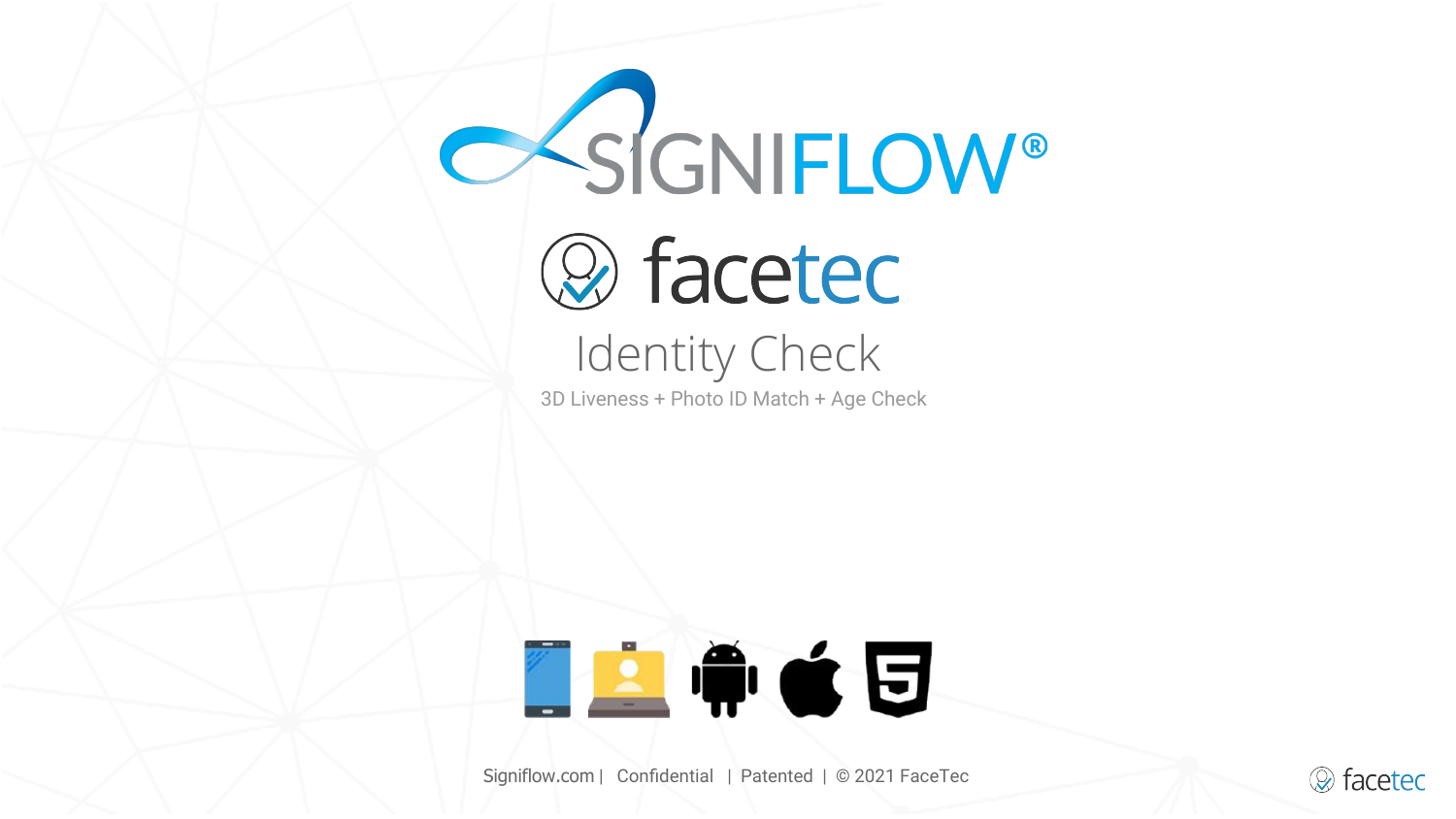# FaceTec® Identity Check: *Features* 「空中さら

- UI Captures 3D video selfie + front & back of Photo ID
- Certified Liveness Detection proves physical presence
- User's 3D FaceScan matched to Photo ID
- Front & back of ID hi-res images captured
- Age Estimate from 3D FaceMap corroborates ID
- 3D FaceMaps stored for future authentications
- No Honeypot Risk = Liveness Data Deleted or Expires
- $iOS$  & Android SDKs = ~3.9 MB, Browser = ~2.9MB

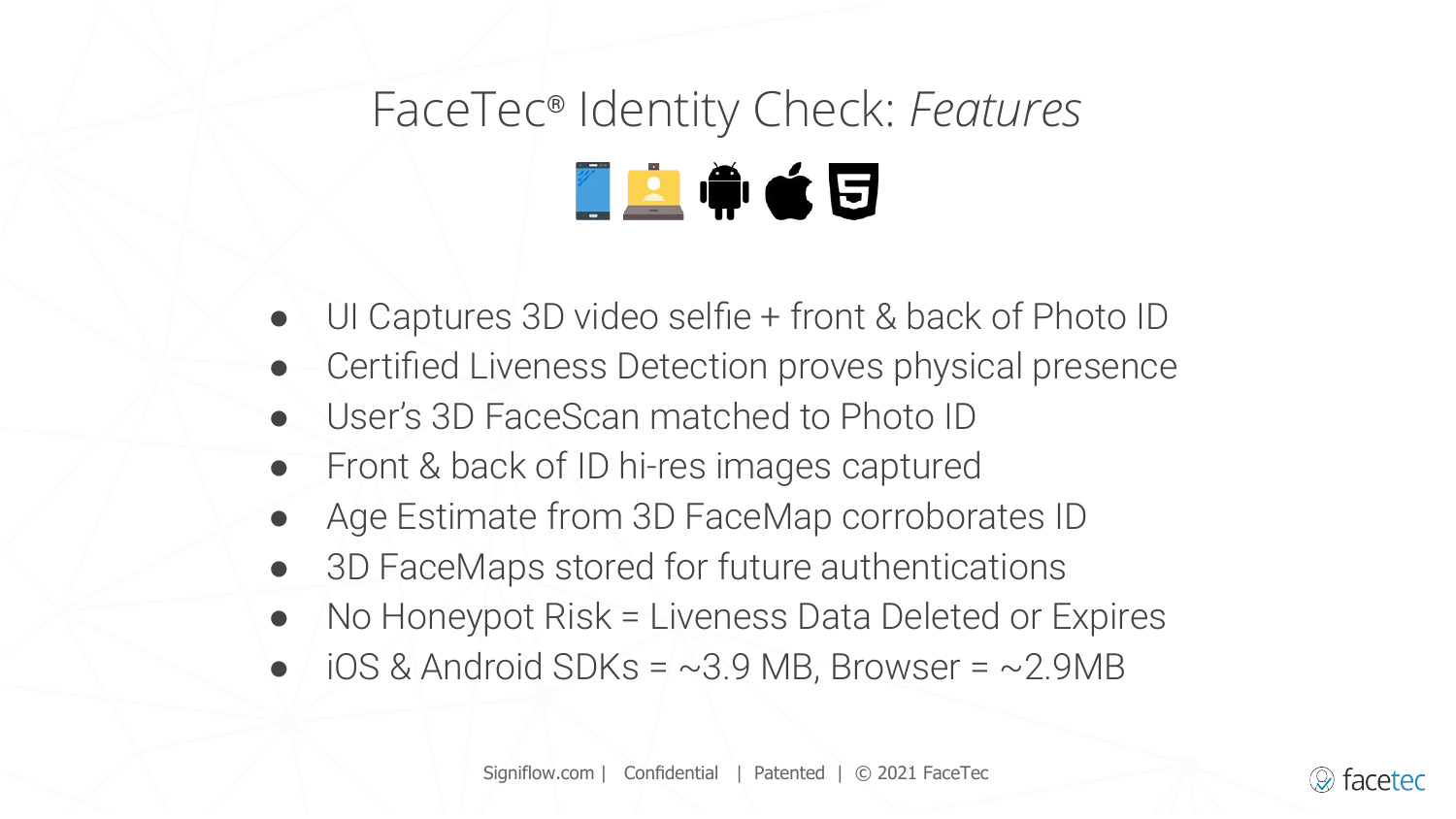#### FaceTec Identity Check: *Onboarding Flow*



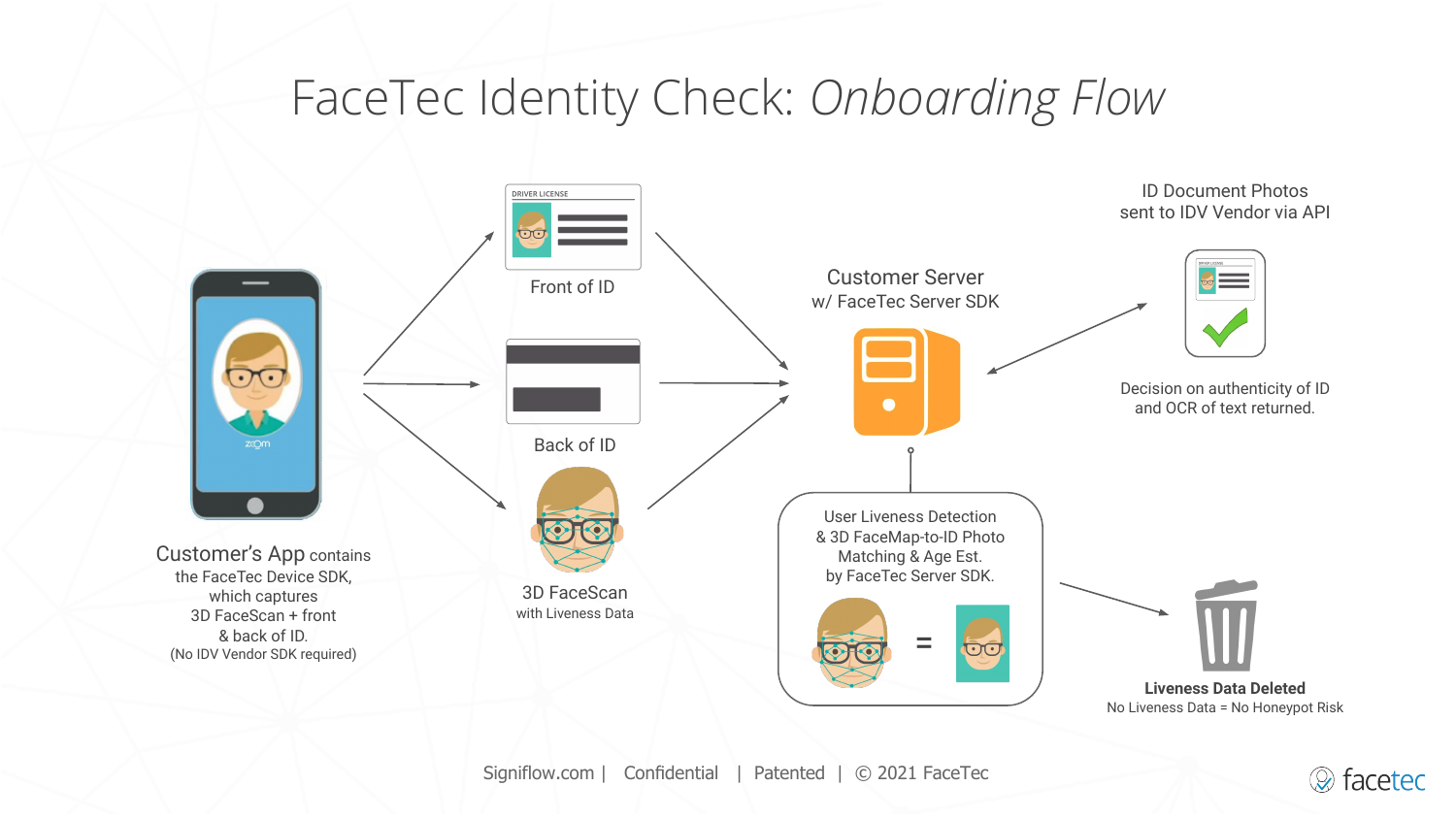#### FaceTec Server SDK: *Authentication Flow*



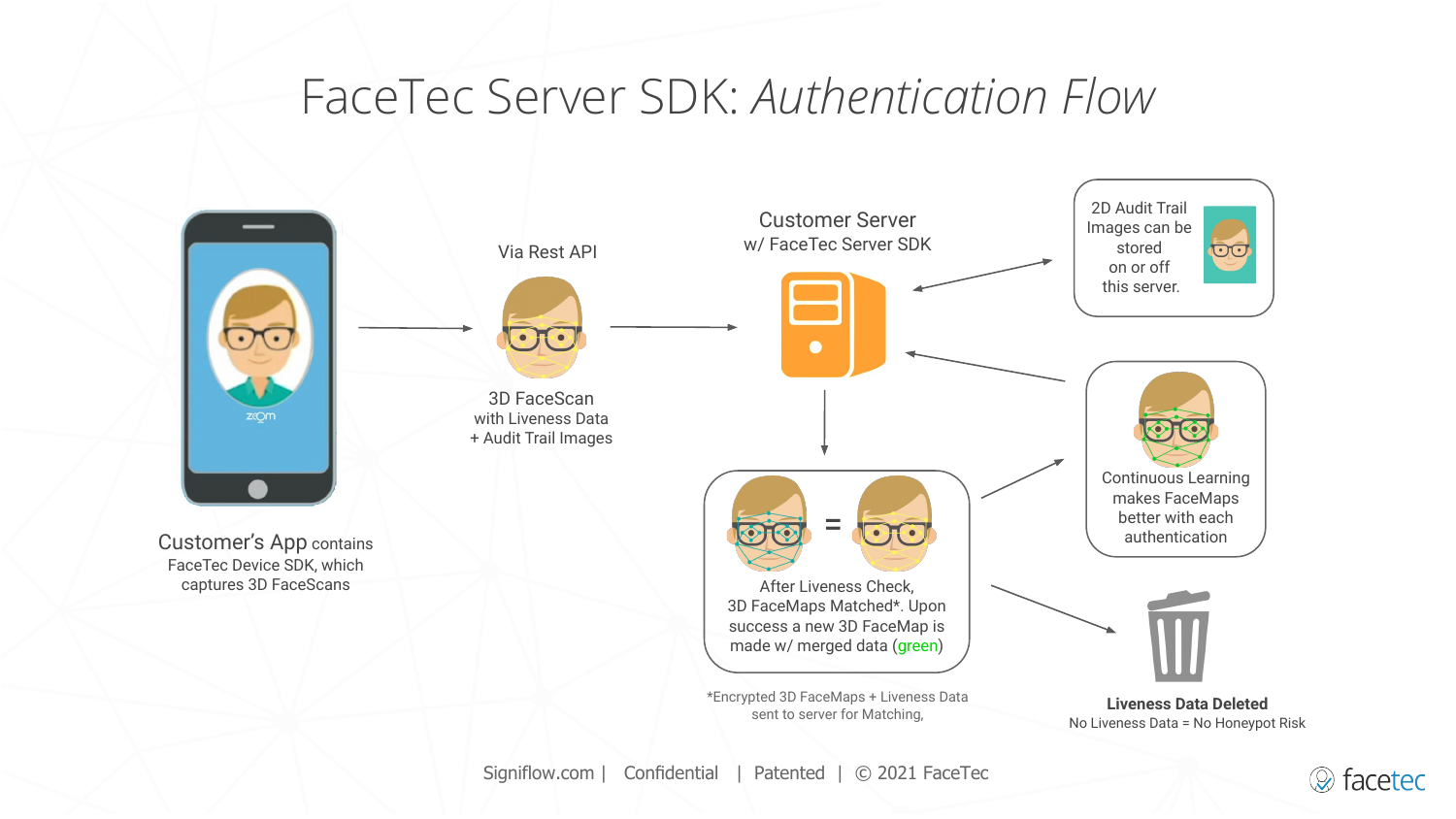## FaceTec Identity Check: *FAQs* ■空中さ日

| <b>Identity Check Device SDK</b> | User Onboarding & Enrollment                           | <b>Future Authentication Sessions</b>          |
|----------------------------------|--------------------------------------------------------|------------------------------------------------|
| Photo ID front & back captured?  | Yes, 3D FaceMap matched to photo on ID                 | No, 3D FaceScan matched to stored FaceMap      |
| Biometric Data processed?        | By FaceTec Server SDK                                  | By FaceTec Server SDK                          |
| 3D Liveness verified?            | Yes, User Liveness verified prior to ID match          | Yes, Liveness verified during each session     |
| 3D FaceMap to Photo ID matching? | Yes, 2D photo to 3D FaceScan (or 2D audit trail image) | No, Photo ID images are not captured           |
| 3D-to-3D FaceMap matching?       | No, this is the first session the user performs        | On-Server (1:1) or (1:N+1 for de-duplication)  |
| Age Estimation from 3D FaceMap?  | Yes, every Liveness Check provides an Age Est.         | Yes, every Liveness Check provides an Age Est. |
| Transmitted data size?           | TBD by IDV Vendor                                      | $3D$ FaceScan = $\sim$ 300KB                   |
| Devices supported?               | Android/iOS, mobile/web browser w/ webcam              | Android/iOS, mobile/web browser w/ webcam      |

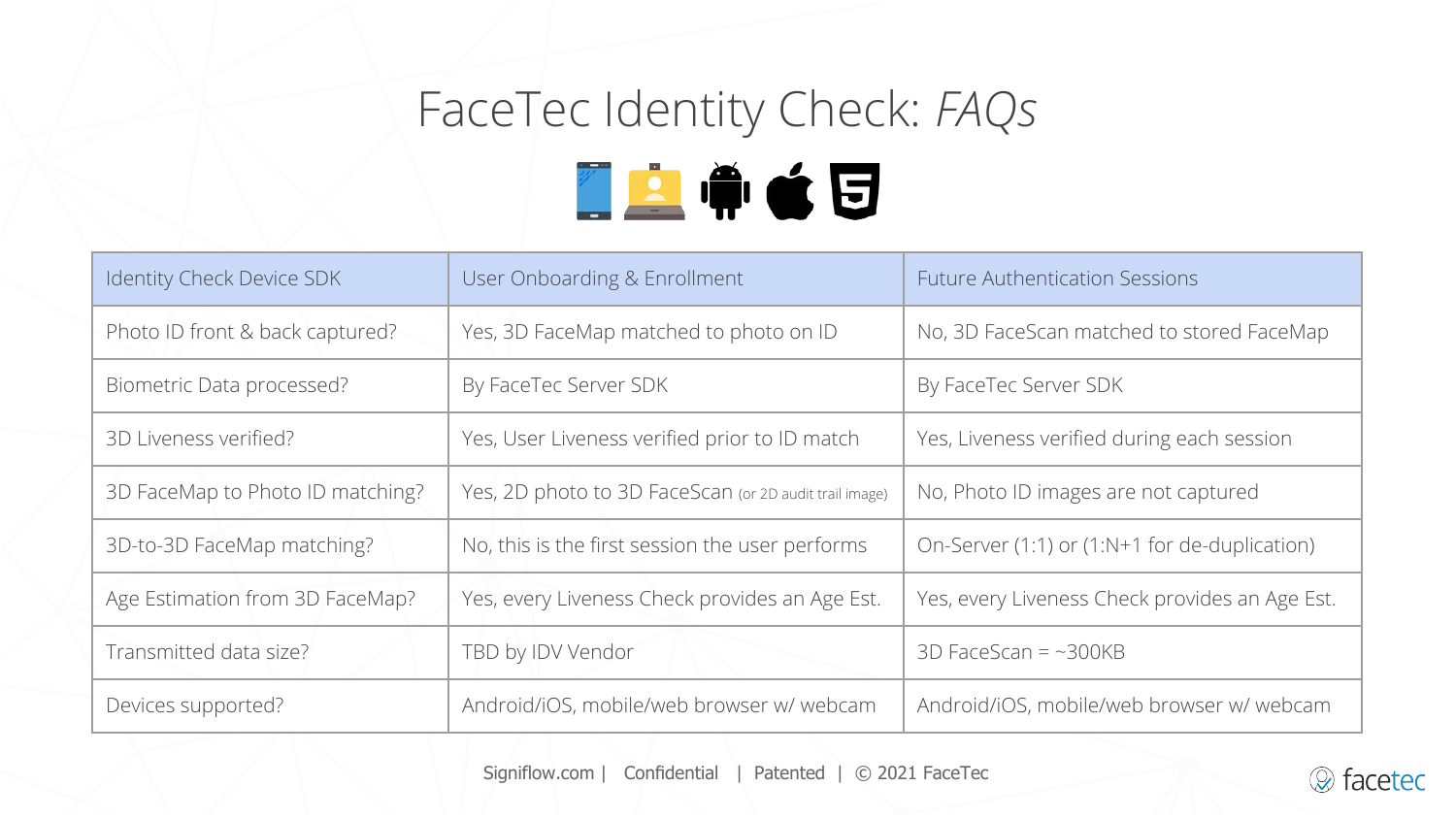### FaceTec Identity Check: *Server SDK & API* LATCU

| FaceTec Server SDK                | Customer Managed Compute & Data                                           |
|-----------------------------------|---------------------------------------------------------------------------|
| At Rest/In Transit Data           | Encrypted                                                                 |
| <b>Biometric Account Recovery</b> | 3D FaceMaps stored on central storage                                     |
| Biometric Data Stored On          | Customer's servers                                                        |
| Server/Cloud Software Required    | FaceTec Server SDK (provides private REST API)                            |
| Server Sample Code & Demo Apps    | Yes, C/C++/Java                                                           |
| Easy Startup Effort               | FaceTec Server SDK setup guides (Self-managed, AWS Lambda, EB, EC2, etc.) |